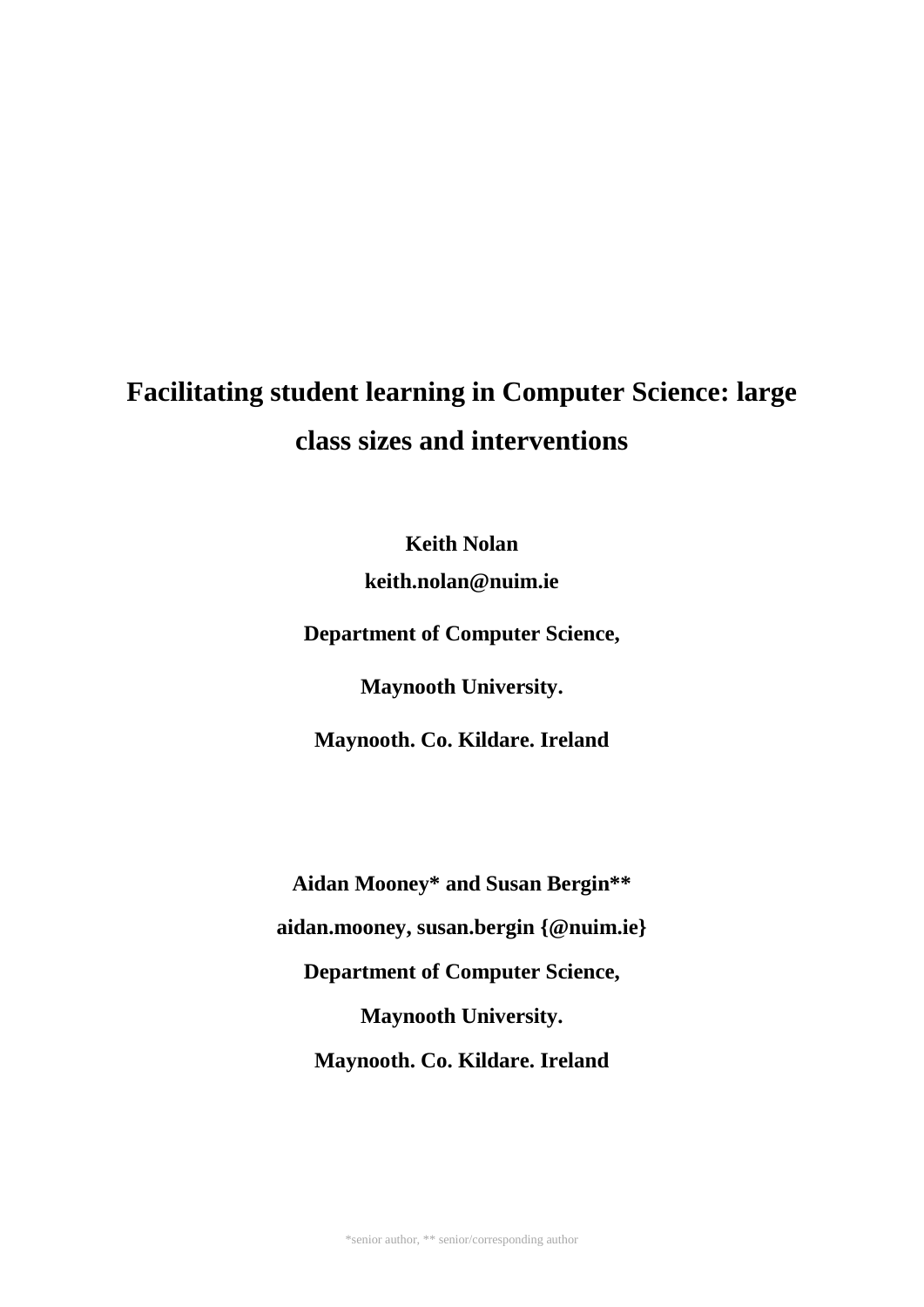# **Abstract**

Learning to program is difficult with many students struggling to master fundamental abstract concepts. This results in high dropout and failure rates on computer science and information technology degrees as programming tends to be one of the first modules taken. At Maynooth University (MU) the number of students taking introductory programming modules has increased by 300% in the last ten years. Coupled with this is a large increase in student diversity most notably in academic ability and motivation for pursing a first year course in computer science. This paper documents numerous interventions implemented at the department of Computer Science at MU in an attempt to improve engagement, performance and student learning experience. A brief overview of each intervention is provided. A longer synopsis of our most sustainable intervention to date is described. The paper concludes with recommendations for other institutions on how best to implement this intervention when faced with a similar problem.

# **Keywords**

Programming, first year, diversity, large class sizes, interventions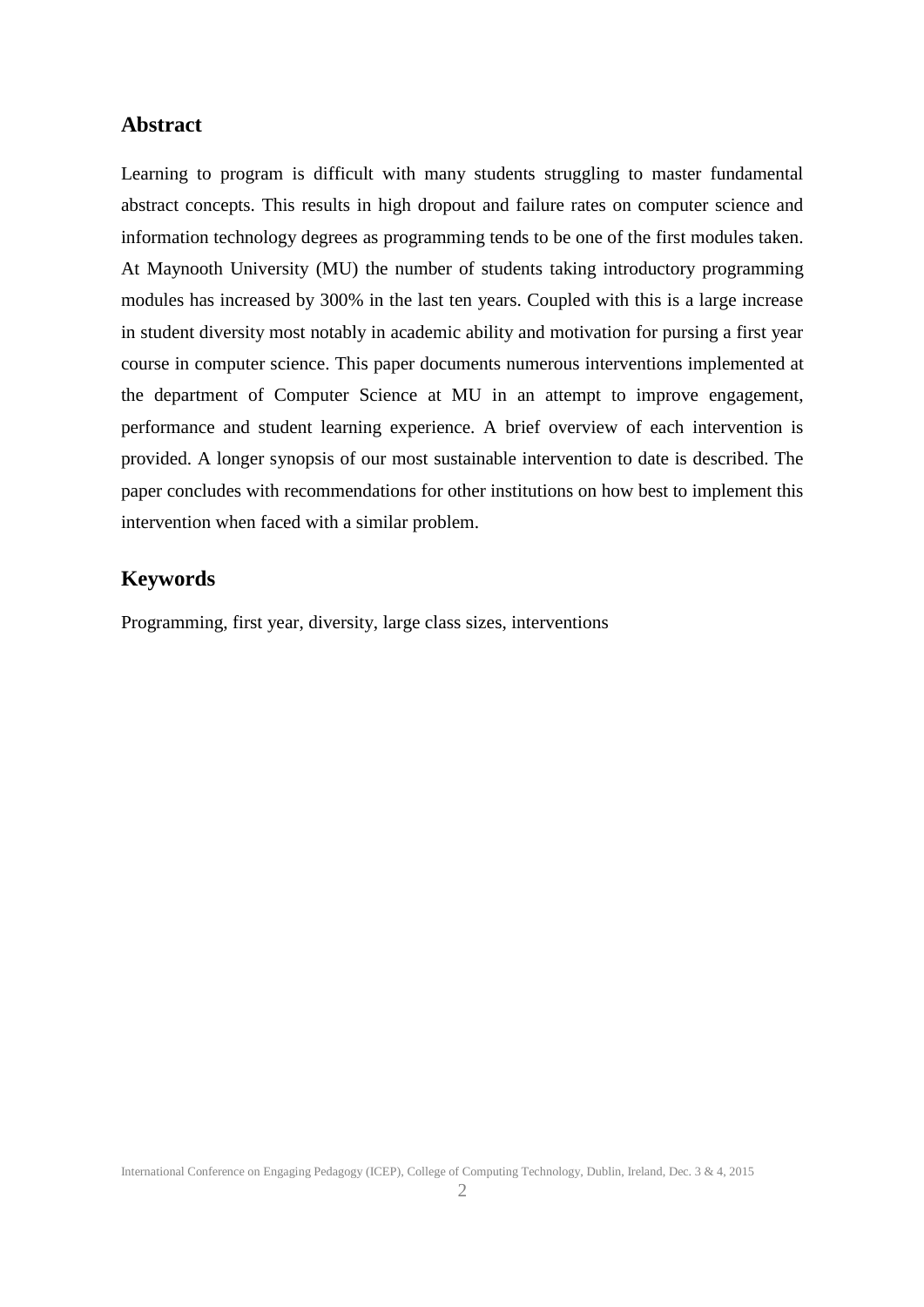#### **1. Introduction and Motivation**

Learning to program is difficult and can lead to high dropout and failure rates (Bergin, 2006). Since the early 1970s, numerous studies have investigated how students learn to program and the factors that influence a student's likelihood of success. Previous studies have found that students learning to program struggle to achieve an average score above 30% (Authority, 2007; Higher Education Authority, 2010; O. Mooney *et al*., 2010a, 2010b) with various interventions documented to model and support students learning (Bergin & Reilly, 2005a, 2005b; Quille *et al.*, 2015). Over the last 10 years, there has been a large increase in the number of students attending third level education. In particular, student numbers taking first year Computer Science (CS) at MU have increased from approximately 120 students in 2005 to typically 400 per annum in recent years with a wide diversity of students taking first year programming modules. Students can come from over 20 different degree programmes from pure CS to law, to theology, to pharmaceutical science for example. CAO entry points also differ by as much as 60 points across the degree programmes, thus a wide range of academic abilities must be catered for in addition to different motivations for taking the modules.

The changing landscape has demanded the implementation of new methods to support student learning and through this process, evidence has been gathered on what works well and what does not. This paper provides a review and critique of some of these methods and provides recommendations on how to implement our most sustainable approach to guide other educators faced with a similar problem.

#### **2. Selected Interventions pre-2012**

Traditionally at MU first year programming modules are composed of two hours of lectures and two hours of labs per week with optional tutorials as necessary over a 12 week semester. Numerous methods to support first year programming students have been implemented, however, in the interests of brevity, only methods that have been implemented for two years or longer are documented in this paper.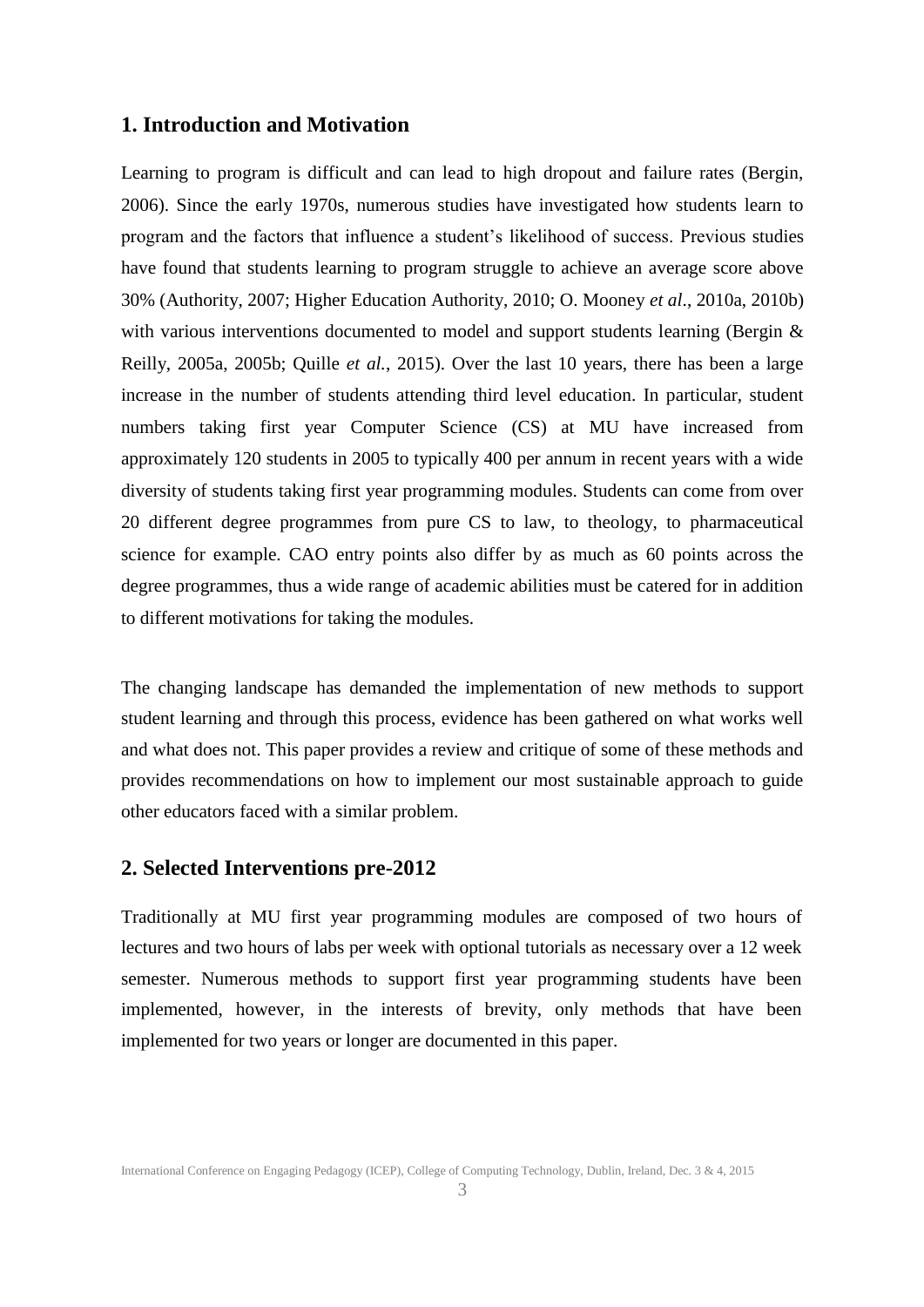# **2.1 Problem Based Learning**

A hybrid model for Problem Based Learning (PBL) was introduced to help first year students grasp abstract concepts (Kelly *et al.*, 2004; O'Kelly *et al*., 2004). The PBL sessions involved groups of five to seven students, based on pre-determined criteria including gender balance, mix of academic disciplines, mix of mature students and school leavers etc. Within each group, four people were given a specific role that changed for each weekly session; these roles were a chairperson, a scribe, a reader and an archiver. The PBL sessions lasted for an hour and a half. The problems used fell into three different categories: (1) extendible conceptual problems, (2) non-extendible problems and (3) programming problems and each group were required to develop an algorithm to solve the problem. Props were used to help facilitate student learning. PBL was used for three years with notable success evident by an increase in student grades at all levels of learning (bottom, middle and top of the class). For the most part students enjoyed the sessions and in particular the opportunity to work with and get to know their peers (Kelly et al., 2004). This social learning was not ordinarily achieved given the large class sizes. However, a number of issues were noted, some more difficult to address than others. (1) Participation within the groups was difficult to balance. Some students were reluctant to interact with their group (quiet, uninterested etc) and effectively left the rest of the group to do the work. (2) As time passed some facilitators left the department (typically postgraduate students) ant it was difficult to find good replacements. Buy-in from facilitators is critical for success. (3) Considerable time went in to training facilitators, designing problems, and planning and reviewing the sessions. Unfortunately as class sizes continued to grow, the approach became unsustainable due to resource, room and facilitator restrictions.

# **2.2 Novel Teaching Tools**

Lego MindStorms are robots designed to be reprogrammable. They were introduced to the first year programming course in 2007 and used for the following four years to help teach fundamental programming concepts. Students worked in pairs to solve programming problems that involved changing the behaviour of the robots. Several benefits to this approach were noted by teaching staff. (1) Labs tended to be noisy, relaxed and interactive. Often programming labs can be daunting, particularly for weak students. (2) Feedback from students was positive. Students enjoyed working with the robots because of the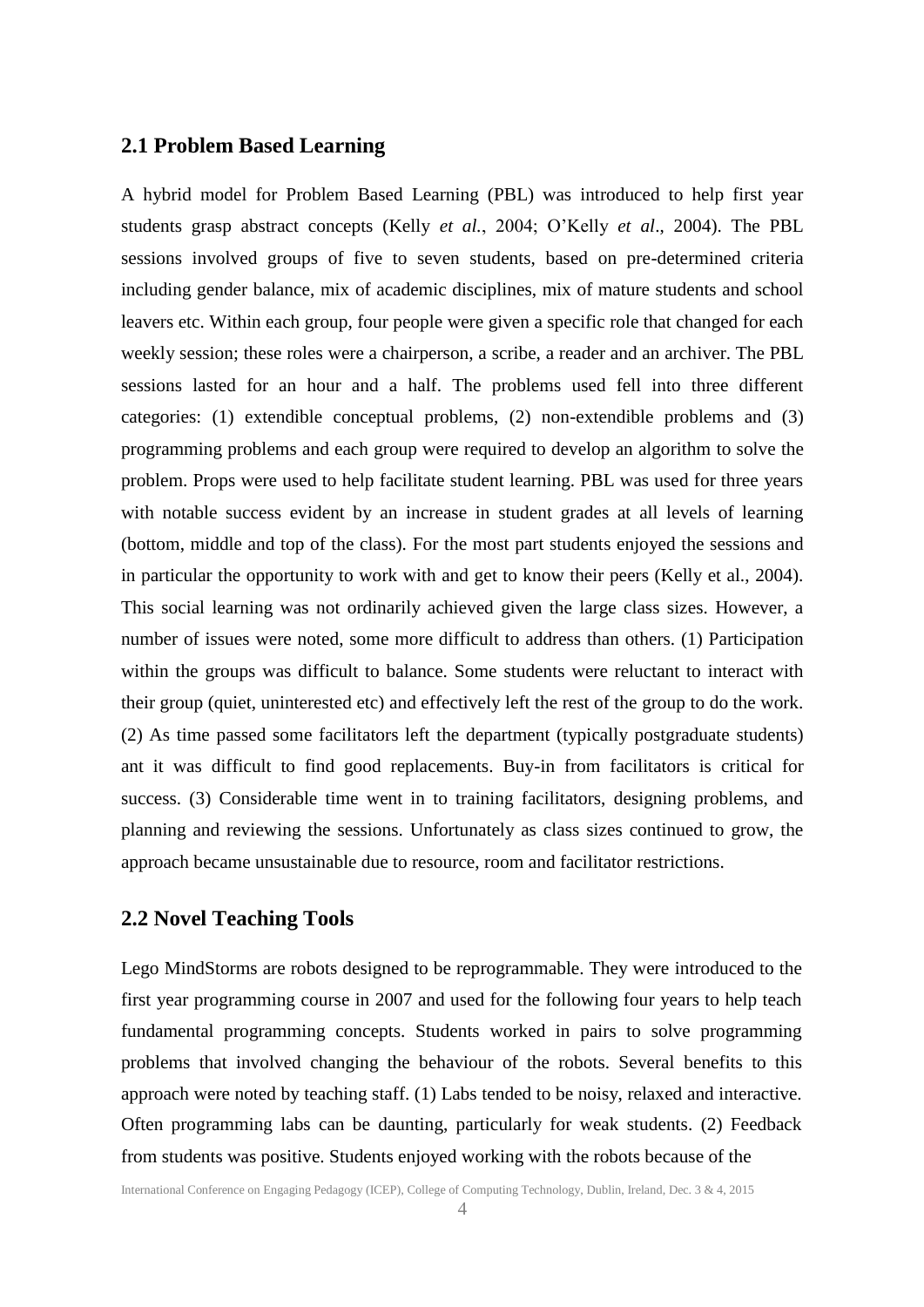instant gratification they received from seeing the robot perform an action using the code they had written. By 2011, with over 300 student numbers participating on the module, and the high equipment costs involved, this approach became unsustainable.

#### **2.3 Approach to disseminating course material**

Virtual Learning Environments have become popular for disseminating course material. Approaches to varying the timing of when materials were distributed were trialled over a two year period in an attempt to increase in-class student engagement. Specifically: (1) lecture notes were made available after the lecture, (2) summary notes were made available before the lecture, and (3) the class were told that an in class assessment would take place based on the summary notes provided (Mooney and Bergin (2014)). The study found that including in-class assessment was most the most effective option. This is no surprise given that assessment often drives learning (O'Riordan *et al.,* (2013)), however the simplicity of this change and its positive impact warrants mention here.

#### **3. Sustainable Recommended Intervention (2012 onwards).**

The interventions outlined in Section 2 were all successful in their own right. However, with the ongoing challenge of growing numbers and student diversity, an additional resource that students could use in their own time and that could cater for all levels of learners was required. As a result the Programming Support Centre (PSC) was set up in 2011 as an additional service to provide support for two first year modules in particular.

The pedagogical approach at the PSC is based on peer-tutoring and at the heart of the model is the volunteer nature of this tutoring. There is no payment or credits provided for tutors, rather these are second and third year students who give their time freely, usually because they would like to experience this type of role or have a genuine desire in helping others. The tutors are proficient in the two introductory modules. At the start of each academic year the tutors attend induction training. The PSC is coordinated by two academic staff members and each session is managed by a paid postgraduate. Lecturers do not attend the PSC, a deliberate decision, to encourage a relaxed setting for learners.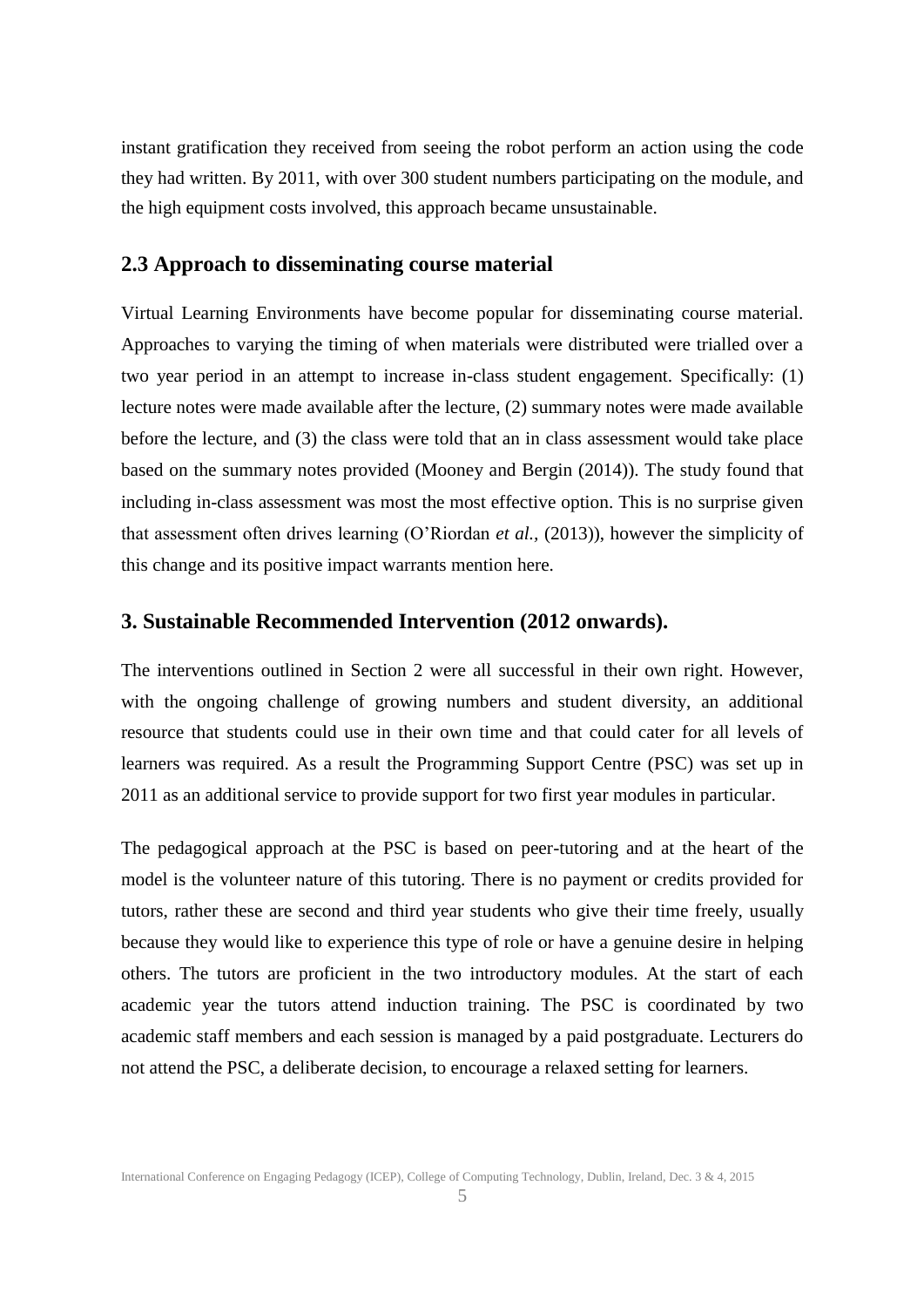While the tutors for the PSC are given a set of guidelines, the actual interaction between the tutor and student is free-flowing and unstructured. In general there is a loose protocol that a tutor will follow when helping a student with a programming concept. The tutor and student will sit together and use pen and paper. The tutor will work through examples of the concept with the student, gently probing and encouraging the student to interact with them. A session typically concludes when the student is able to work through an example of the problem unassisted.

Although the PSC is branded the Programming *Support* Centre, it is not a remedial centre. The PSC caters for all levels of learners, from the weaker student that uses the PSC to improve their abilities to the more advanced student who is looking to challenge themselves further.

# **4. Recommendations**

In this section a list of recommendations, aimed at interested educators interested in setting up a similar centre are provided. These recommendations are based on our collective experience and feedback received over the years.

#### *Recommendation 1: Induction training*

At the beginning of each academic year, tutors for the PSC are given induction training. The tutors are told about the ethos of the PSC, best described by the Chinese proverb:

*Give a man a fish and he will eat for a day; Teach a man to fish and he will eat for life.*

With this in mind tutors watch training videos in groups. These videos were developed inhouse to depict typical encounters at the PSC. After, the tutors work together to determine what worked well and what didn't. We have continuously found that tutors identify through this process how we hope they will interact with student learners i.e. listening carefully to the problem, asking probing questions, leading the student to the answer but not doing it for them. We have found that this training is invaluable and strongly recommend its inclusion for similar set-ups.

#### *Recommendation 2: Online tracking system*

An in-house online tracking system is used for the PSC. The system allows students to register the reason for their visit. The tutor who then helps the student is responsible for signing the student out, detailing what help was provided to the student and what help should be provided in the future. This system allows tutors to quickly come up to speed on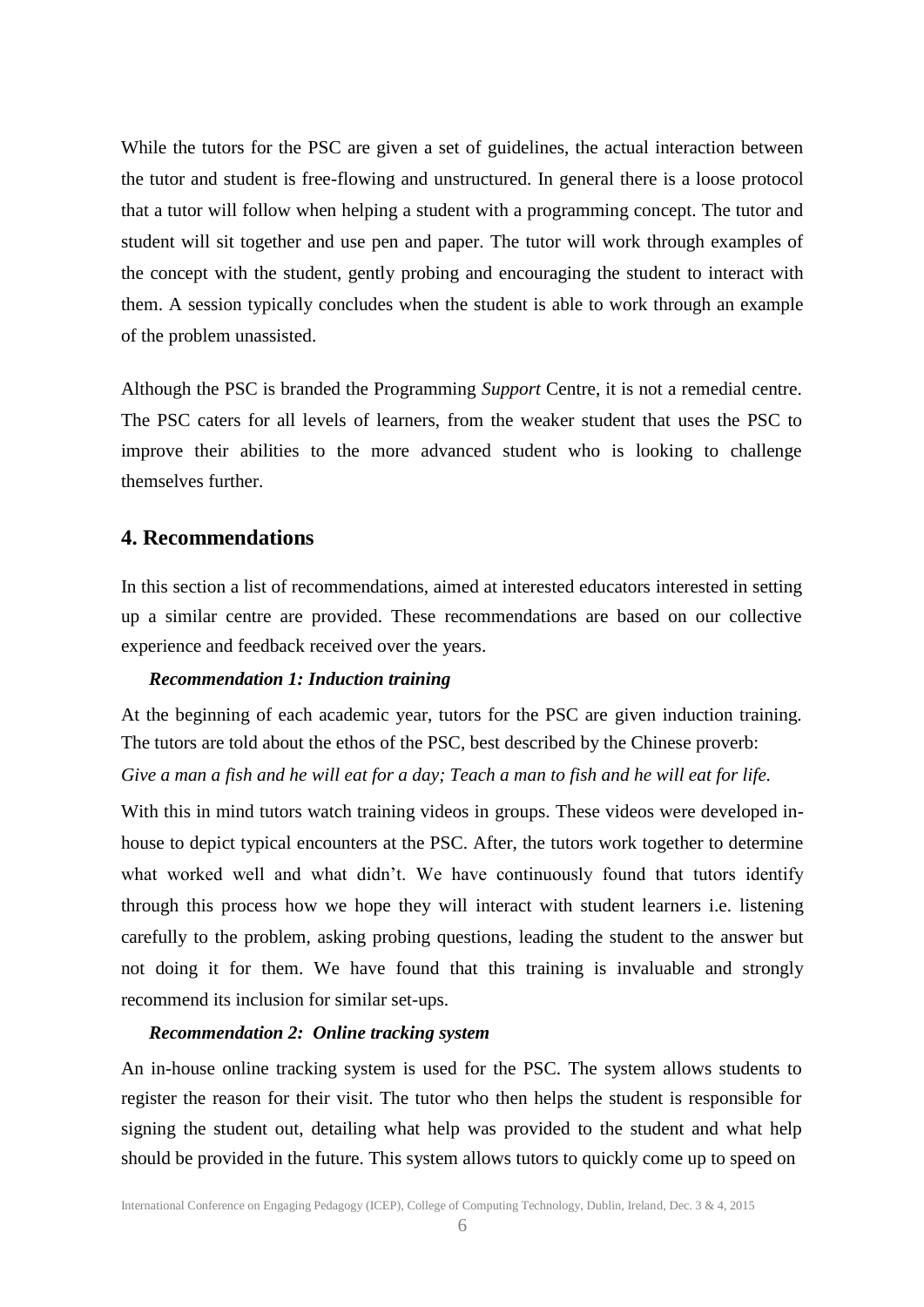previous learners' visits to the centre. In addition it allows academic staff to better understand the types of problems weaker students are having so in-class support can be provided as necessary Strong students seeking to work at a faster pace can be identified and targeted initiatives (e.g. online coding competitions) can be made to nurture and challenge their abilities. We strongly advocate the use of such a system.

#### *Recommendation 3: The setting*

As the PSC takes place in a small lab, the setting is comfortable and relaxed for students. This all allows for the session to be intimate and knowledge transfer to be most effective. The hours for the PSC were specifically set to allow all students the opportunity to attend the centre. This setting is critical for the success and is strongly advocated for parties.

#### *Recommendation 4: Extra recourses to cater for all levels of learning*

Annually the PSC runs different events. These events are open to all students who take CS. All of these events promote the use of the PSC. The events include (i) Robocode – a national programming contest (ii) the Programmathon – an in-house programming competition open to all students who take Computer Science and (iii) weekly programming challenges in  $2^{nd}$  semester – aimed to engage stronger students. We have had a large uptake of these resources and in particular recommend their use for stronger students who are in-danger of disengaging and not performing optimally.

Overall the PSC provides invaluable student support. The benefits of peer-learning are well established and the volunteer nature of tutors means that it is sustainable going forward.

## **5. Conclusions and Future Work**

This paper described several interventions to support student learning in large classes with considerable student diversity. The most sustainable resource, in our experience, is the Programming Support Centre. Its great strength is its capacity to support students irrespective of their current ability (bottom, middle or top of the class) through peerlearning and is highly cost-effective given the volunteer nature of the tutors. Dedicated induction, a made-for-purpose tracking system, an intimate relaxed setting and the availability of a wide variety of resources have been found to be particularly useful (especially for strong students).

#### **6. Acknowledgements**

This work was funded by the Irish Research Council Postgraduate Scholarship 2015.